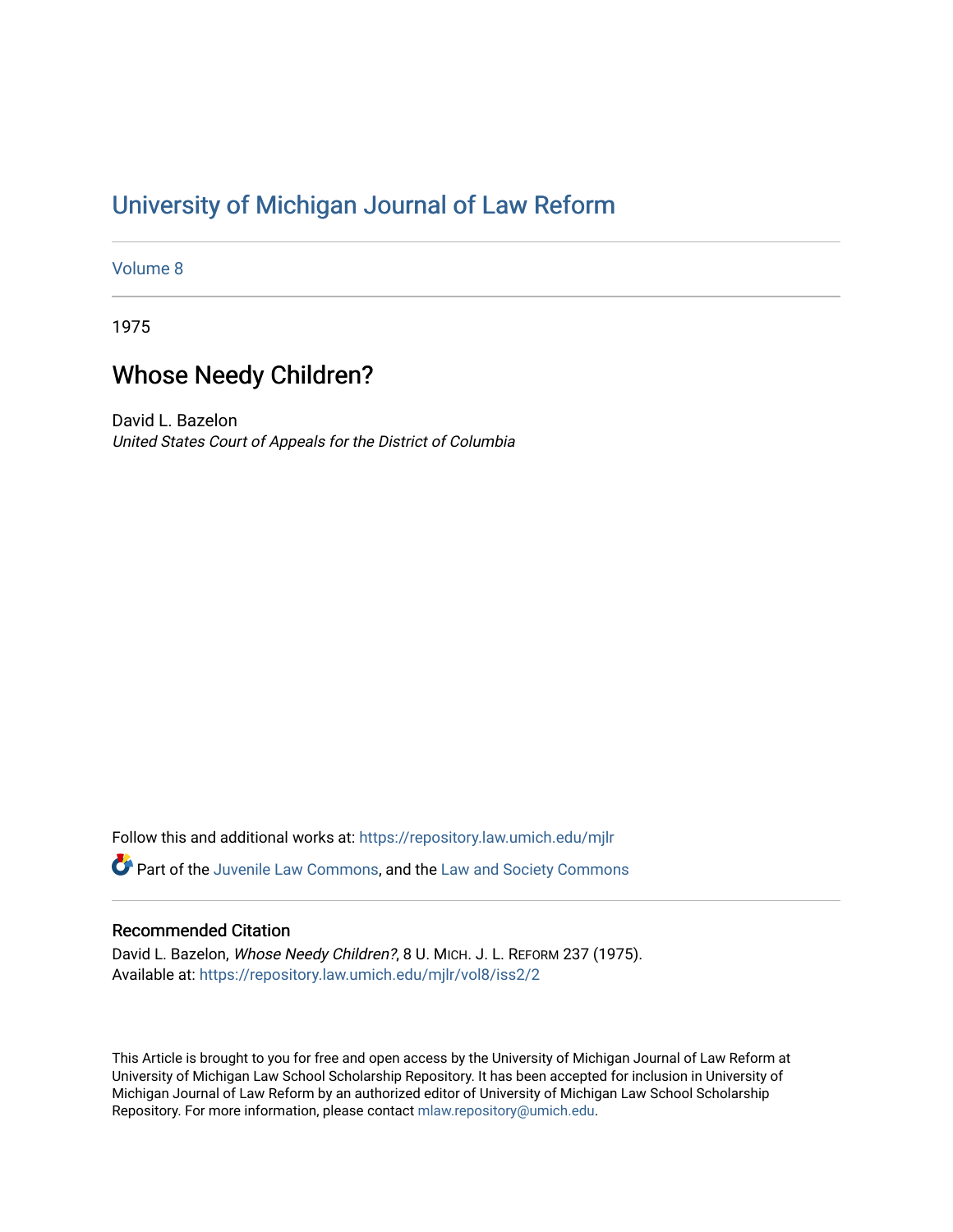### **WHOSE NEEDY CHILDREN?t**

#### David L. Bazelon\*

As an appellate judge for twenty-five years, I have been confronted daily with cases involving what we call "behavior problems." As a judge, I can tell you it is a distressing task to sift daily through the records detailing the wreckage of human lives. **I** do not speak only of criminal cases. **I** refer also to child abuse and neglect cases, welfare eligibility cases, civil commitment cases, and many others.

The one thing that makes this task tolerable is the hope that we can learn something about the reasons for this human wreckage that will help us to avert it in the future and terminate the seemingly endless cycle of pain and despair. That hope sustains  $me$  - and perhaps my sanity. Each case necessarily focuses public attention on a piece of human behavior. What better laboratory can one expect? I have always held the strong belief that each case presents an opportunity similar to that of the post-mortem procedure in medicine. Neither the post-mortem nor the trial can undo the failure which it examines, but in both instances there is a great opportunity to learn the causes of the failure  $-$  to learn *why* the failure occurred, with the hope of being able to prevent such failures in the future.

But for the most part the question of *why* the failure occurred is deemed irrelevant by the law. It is enough that a man robs a liquor store  $-$  it doesn't matter that his family was hungry. The law avoids looking into the "why" of behavior because such questions are seen as undermining the order and symmetry of the law. Decisions become vastly more complicated; facts and relevant considerations are much harder to pin down. And any qualification of the principle of individual responsibility is seen as risking erosion of a

t This article is a revised version of a speech given by Judge Bazelon during the Children's Rights & Public Policy Conference in Ann Arbor, Michigan, on October 4, 1974. The Conference was co-sponsored by the University of Michigan School of Medicine, Department of Psychiatry, the School of Law, and by the Michigan Society for Mental Health, Division on Childhood Mental Illness & Health.

<sup>\*</sup> Chief Judge, United States Court of Appeals for the District of Columbia.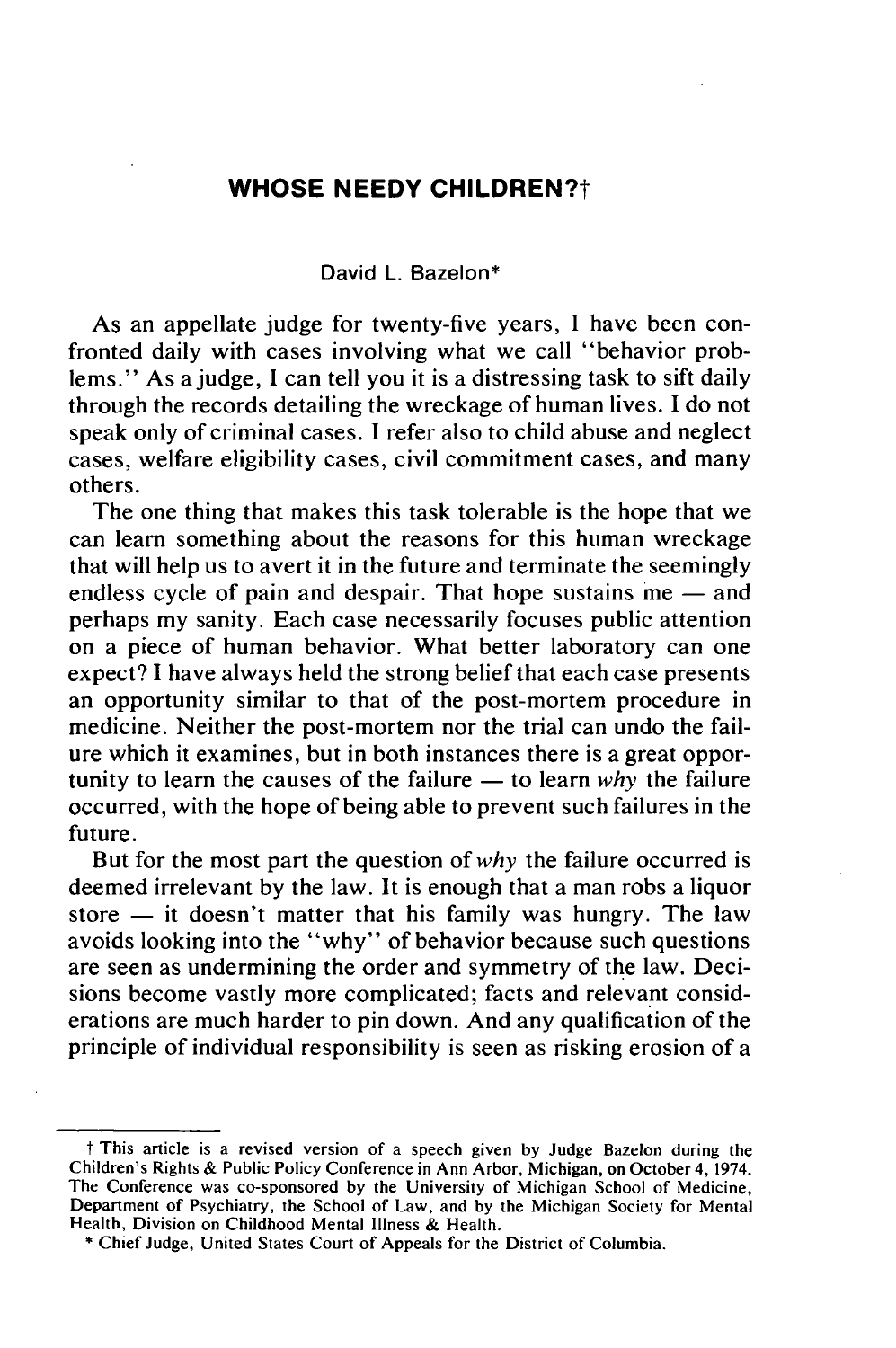fundamental assumption of our system of justice. Several years ago when I was on a radio program with Senator Paul Douglas talking about criminal responsibility, he said, "Apparently you believe in the French maxim that to understand all is to forgive all." I replied that I didn't know it was a French maxim, but since it's hardly likely that we'll ever understand all, we're not in much danger of being called on to forgive all.

One traditional exception to the irrelevance of the "why" of behavior seemed to be the case of a defendant who claimed he was "insane" when he committed a crime. It was simply too barbarous to hold someone responsible for something he plainly couldn't control. The traditional "insanity defense" seemed, however, to be a poor tool for finding out why a defendant had engaged in criminal behavior. For all practical purposes only the most obvious cases of 'uncontrollable" behavior came within the scope of the insanity defense. Essentially, a man was considered to "know what he was doing" as long as he knew that the gun in his hand was not a toothbrush. Of course, most people who are that far out of touch with reality are identified long before they. can do any harm.

There seemed to be no room for the new knowledge about human behavior that was developing. But as I just indicated I was almost obsessed with the importance of learning as much as we could about the people who committed crimes. One obvious avenue of inquiry would be consideration of any relevant information that the behavioral and biological sciences might have to offer. In 1954 my court reformulated the insanity defense solely in an effort to invite that information.

The potential of the insanity defense to focus on the question of *why* people behave as they do had never been realized  $-$  and still isn't. I won't go into the reasons for this failure — that is another speech. But as a judge  $-$  and as a human being  $-1$  was led beyond my original interest in the extreme forms of behavior we designate as aberrant. It was as if my experience in viewing the drama of the courtroom had opened a window on to the whole world of troubled people. Viewing their problems, it seemed to me that they were also the problems common to many, many individuals who for reasons of wealth or good fortune had either managed to discharge their troubles in a more socially acceptable form, or had utilized private hospitals, military schools, or private psychiatrists to bring their behavior under control. In short, the behavior problems I witnessed in the courtroom were only the tip of a vast iceberg, encompassing men and women of all classes and races who were faced with personal conflicts which seemed beyond their capacity to handle.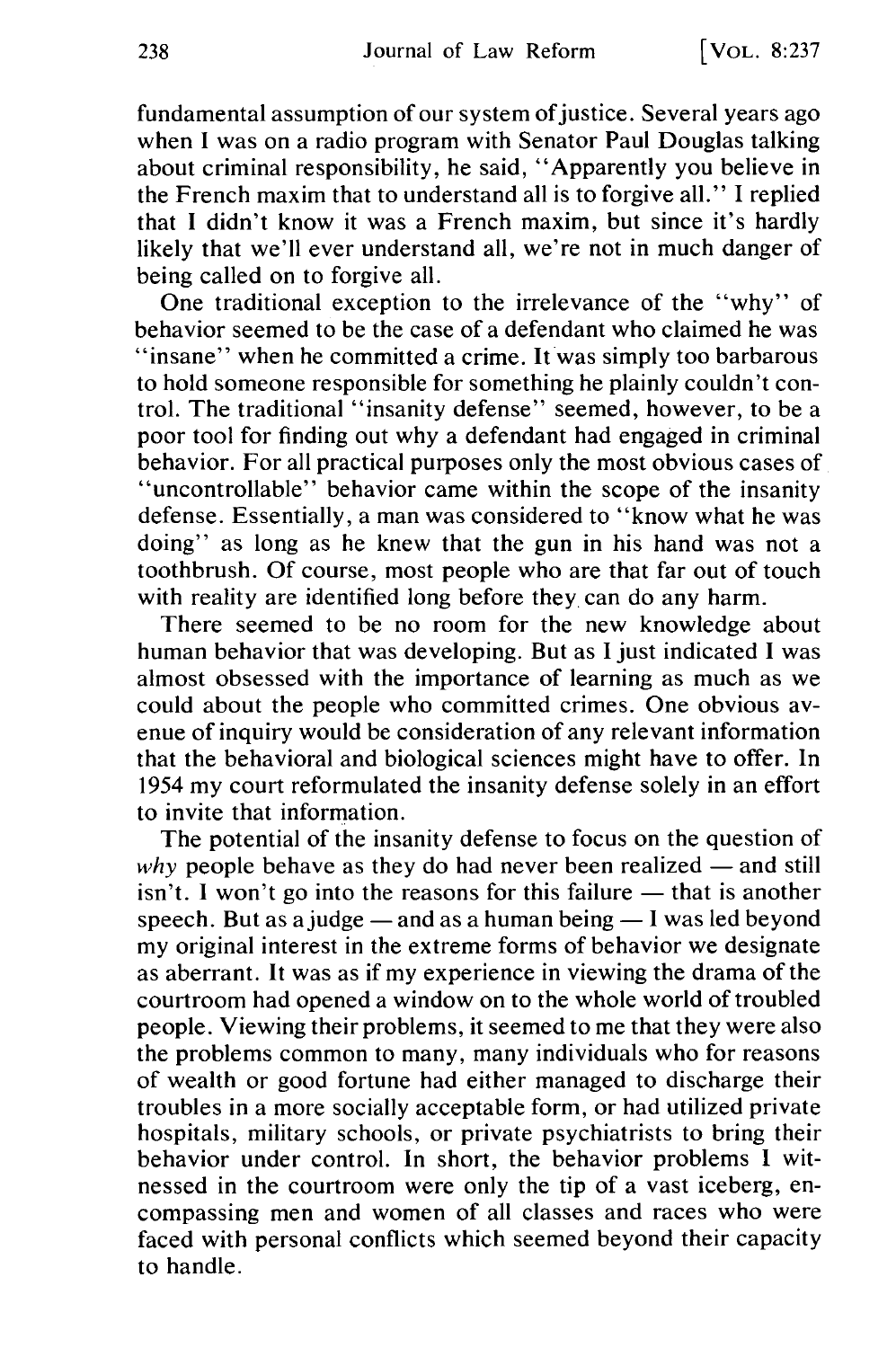My experience is, I think, relevant to you and your concern with the difficulties of all those about you. The problems we confront in the courtroom are *not* simply the problems of "other people." They are the problems of all of us, and are not very far removed, if the truth were known, from the rest of society's life and experience. The behavior we scrutinize through the public, dramatic focus of the courtroom reflects truths that apply to *us* and can provide an understanding of ourselves and those about us.

But maybe we don't really want to learn that much. Maybe it would be too painful. Maybe we don't want to understand that there is no simple solution  $-$  like President Ford's panacea of "swift and prolonged punishment" - not if we really believe in western civilization's fundamental value of individual human dignity. In sum, maybe we don't want our noses rubbed in reality, and perhaps for that reason we get our noses dunked instead in the pablum of "swift and prolonged punishment."

But even those who demand harsh justice are at least a bit troubled when children are involved. The law is reluctant to "blame" children, as we blame adults, for their plight. Therefore, with children, the question of "why" is even more pressing. And, incidentally, resistance to pursuing that question may be more easily relaxed. The causes of their problems are so obvious. With adults, the forces shaping behavior are obscured with the passage of time. We do not have that "cop-out" with children. And we, as adults, as a society, feel more responsibility where children are concerned. The children who come through the courts are living evidence of the failures of our society to provide the basic necessities of a healthy mental and physical life for all too many of those we call "society's most precious resource."

Our juvenile court system was originally based upon the assumption that children should not be treated as criminals, that society should take responsibility for their behavior and attempt to prevent it in the future by understanding its causes. But there is a movement afoot today to change this purpose, to give juveniles a dose of that "swift and prolonged punishment." For example, to solve the problem of "juvenile crime" in the District of Columbia, the proponents of "law and order" reduced the number of juvenile offenders overnight by simply reducing the upper age limit of children eligible for juvenile court jurisdiction. Now isn't that a nice and easy way of reducing the juvenile crime statistics if not the problem.

Another example of this "enlightened" approach is the case of an eighteen-year-old boy who was convicted of burglary and then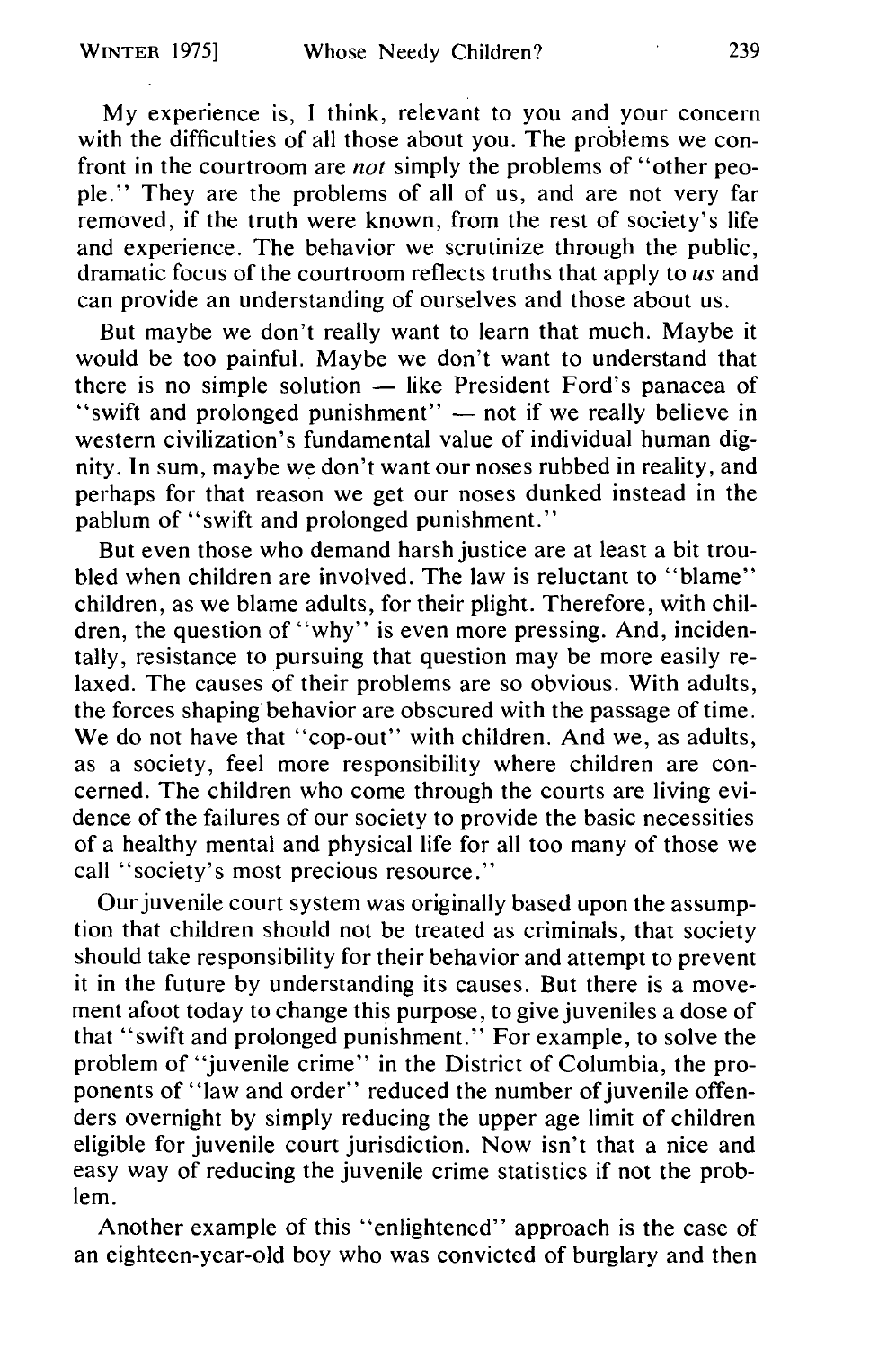evaluated for sentencing under the Youth Corrections Act. This act is designed to provide special rehabilitative treatment for young offenders, instead of discarding them to the scrap-heap of adult prison. The evaluation team which examined the eighteen-year-old boy found that he had a first grade reading ability, borderline intelligence, was easily manipulated, and would act out against others only to protect himself. His criminal behavior, they found, was "the product of his intellectual and emotional weaknesses." They felt that he did have some "inner strengths" and should be in "a rehabilitative program as opposed to simple incarceration." They concluded, however, that since he "lacked the natural capabilities to derive any benefit from the Youth Center's program," he should be sentenced as an adult to some work program. In other words, the Youth Center program was not designed for young offenders whose problems include being too dumb to be "rehabilitated." Now for the *coup de grace:* the judge ultimately decided (against the recommendation of the evaluation team) that the "treatment of choice" for this boy was five to fifteen years in an adult penitentiary. This reasoning is reminiscent of the tailor whose solution for having made one pants leg too short, was to tell the customer that the pants would fit perfectly if he would just cut off a piece of his leg.

Yes, I'm *not* satisfied with what is happening. So I now come to the question I posed at the outset: What do I know about the problems of children, and what directions would I suggest? I have spent most of my professional life, to paraphrase Socrates, learning what I do *not* know. I am reminded of the story so often told about Gertrude Stein's dying words. A close friend leaned over Ms. Stein's death bed and whispered to the dying woman, "What is the answer?" The barely audible reply as Gertrude Stein passed away was, "What is the question?"

Perhaps I can raise some questions that can help us understand the problems of children. For a starter, what do we really know about treating disturbed children? The main thing I've learned from my years of interaction with people in the behavioral disciplines is how much we *don't know* about human behavior and human problems. My awe of the behavioral scientists disappeared when I discovered what I should have realized all along: the professionals have no secret wisdom or knowledge of the causes of behavior. Although that gives me some confidence to venture my own views, on the other hand it scares me to think no one may know a great deal more than I do.

It is a rude awakening for us nonexperts to realize that the professionals have no pill or easy prescription to treat the social and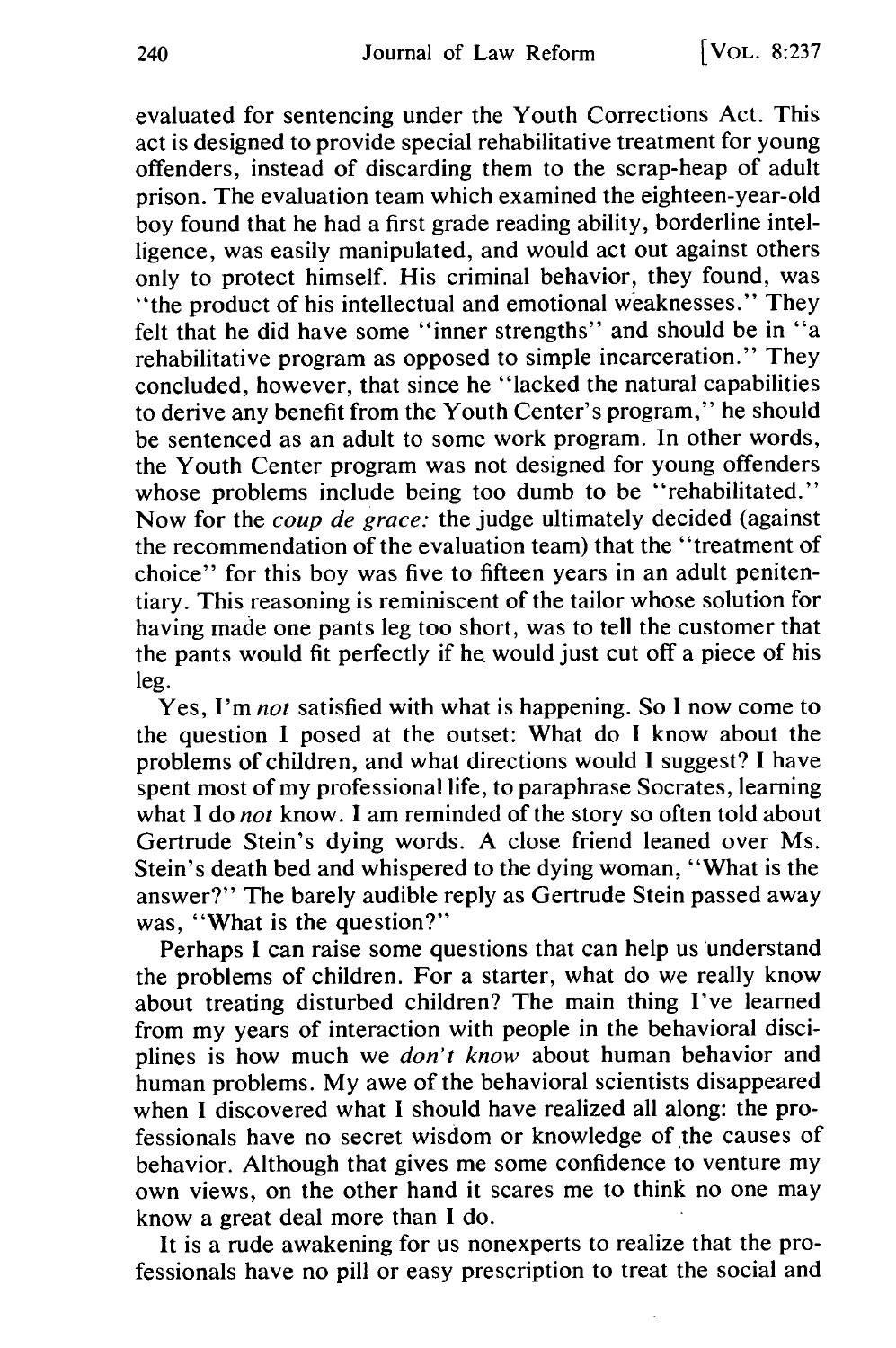mental ills that surface so regularly in and out of our courts. But once I had this realization I began to express my doubts about the conclusions and opinions of the experts. These experts have more conclusions *without* facts than they have conclusioi, backed up *with* facts. I couldn't evaluate those opinions and conclusions until they told me what they actually knew and, more importantly, what they didn't know. Some behavioral scientists misinterpreted this as an attack on their integrity and their value. But I'm not the little boy shouting that the Emperor has no clothes. I'm merely pointing out that someone with so many holes in his clothes should not claim to have the latest word on fashion.

What is "treatment" anyway? Few honest experts will tell you that they know how to "treat" a misbehaving child. Let's be candid: we don't have the slightest notion of what really works, except in the most common sense way. How do we "treat" our own children? We feed them, comfort them, play with them, call the doctor for them, talk to their teachers, lecture them, swat them once in a while, and most of all warm them with our love and pride. Not many of us subject them to repeated batteries of tests and interviews, isolate them for weeks for misbehavior, make them account for every five minutes of their time, deny them privacy, censor their mail, and refuse them all contact with the opposite sex. Yet in most systems, this passes for treatment.

Someone once compared the diagnostic social services in a good juvenile court to a superhighway leading into a cowpath: complicated diagnostic labels and classifications all dressed up with nowhere to go. We have seen this before  $-$  mental health, where the choice of diagnostic labels is most impressive  $-$  but the treatment is always that elusive creature known as "milieu therapy."

What I have learned from my colleagues in the behavioral sciences is that there are no easy answers to the problems of caring for those who have committed crimes or who are suffering from a mental disability. Our knowledge of the mechanics of human behavior is too limited. But we still hold out the promise of treatment, and we still operate our juvenile courts on the assumption that we can help children with difficult problems. Perhaps we need to look again at what it is we are attempting to "treat" and to reconsider the extent to which our present arsenal of services is appropriate for the problems of children we see in juvenile court  $-$  or for any other child.

My own experience with delinquents and criminals is that their lives on the street have destroyed their ability to empathize with other human beings. It does not take an expert to guess that chil-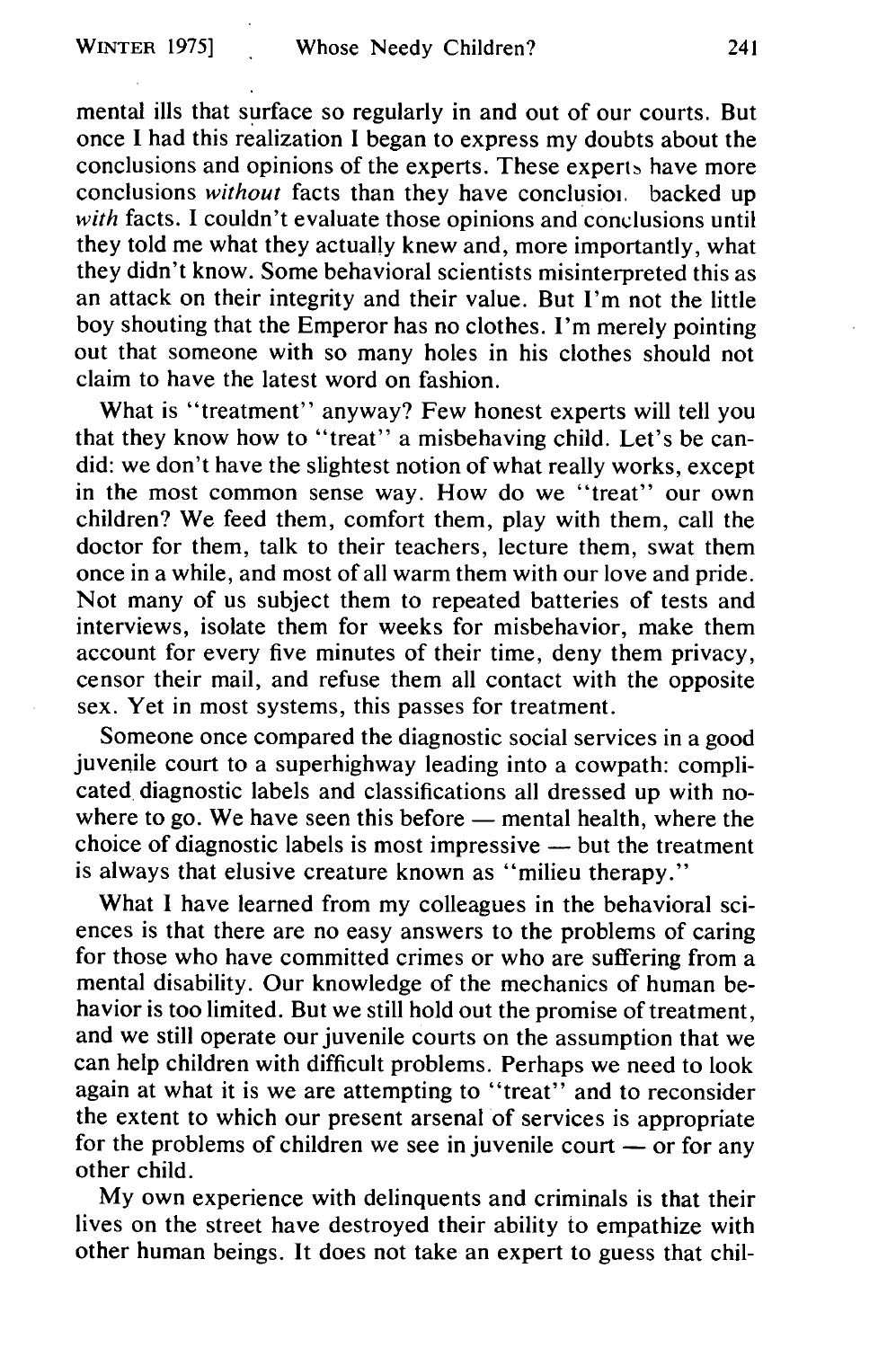dren reared in the ghetto, where acknowledgement of one's own identity and worth is impossible, will develop at best a hard insensitivity to other humans. Such individuals feel nothing but hatred toward their victims and society as a whole. This lack of connection to the majority's culture and values may have nothing to do with mental disease, unless not being able to see or *to feel* beyond resentment and rage is classified as such. I suspect that none of our providers of treatment services — psychiatrists, psychologists, or social workers — have the know-how to implant middle class sensibilities into youngsters who have been actively neglected twenty-four hours a day, every day. There is no magic humanizing pill for these youths to swallow.

My experience led me to this conclusion: the way these neglected and disturbed children think we feel about them determines how they feel about us. **I** have a particularly vivid memory of an incident in my own experience which will help to illustrate my point. Many years back I was visiting a prison in California in order to observe certain kinds of group therapy being practiced by prison psychiatrists. A young man of about nineteen years of age spoke about all "those people out there," meaning the world at large, who hate him. "Why," I asked, "do you think they hate you?" He quickly replied, "Because they hate all of us in here  that's why they put us in here like animals." Then I asked, "Do you think 'they' have cause to hate you for what you've done?" To which he replied, "Maybe they have and maybe that's why their hatred is harder for me to bear." Then he admitted that the only way he knew of living with that hatred was to return it  $-$  to hate "them." At first he thought his pent-up hate was making him psychotic. Then he developed a ritual which saved him  $-$  when his cell door was locked each night and he was alone, he would as quietly as possible discharge his rage by shaking his fists at the window of his cell to the world outside and repeating the obscenities, "F--- you! F--- you! Just you wait until I get out of here!" He kept this up until he tired enough to fall asleep. That was his way of dealing with what he saw as his total rejection by the outside world. Children on *all* levels of society are acutely sensitive to rejection, as was this young man. Is it very hard to understand why they would react in much the same way when they feel unwanted or unloved — either in reality or in their imaginations by their parents, the school, the society?

I believe I can best explain my concerns by describing an experience of a young psychiatrist, Dr. Joseph Perpich, with whom I worked closely last year. His experience parallels my perspective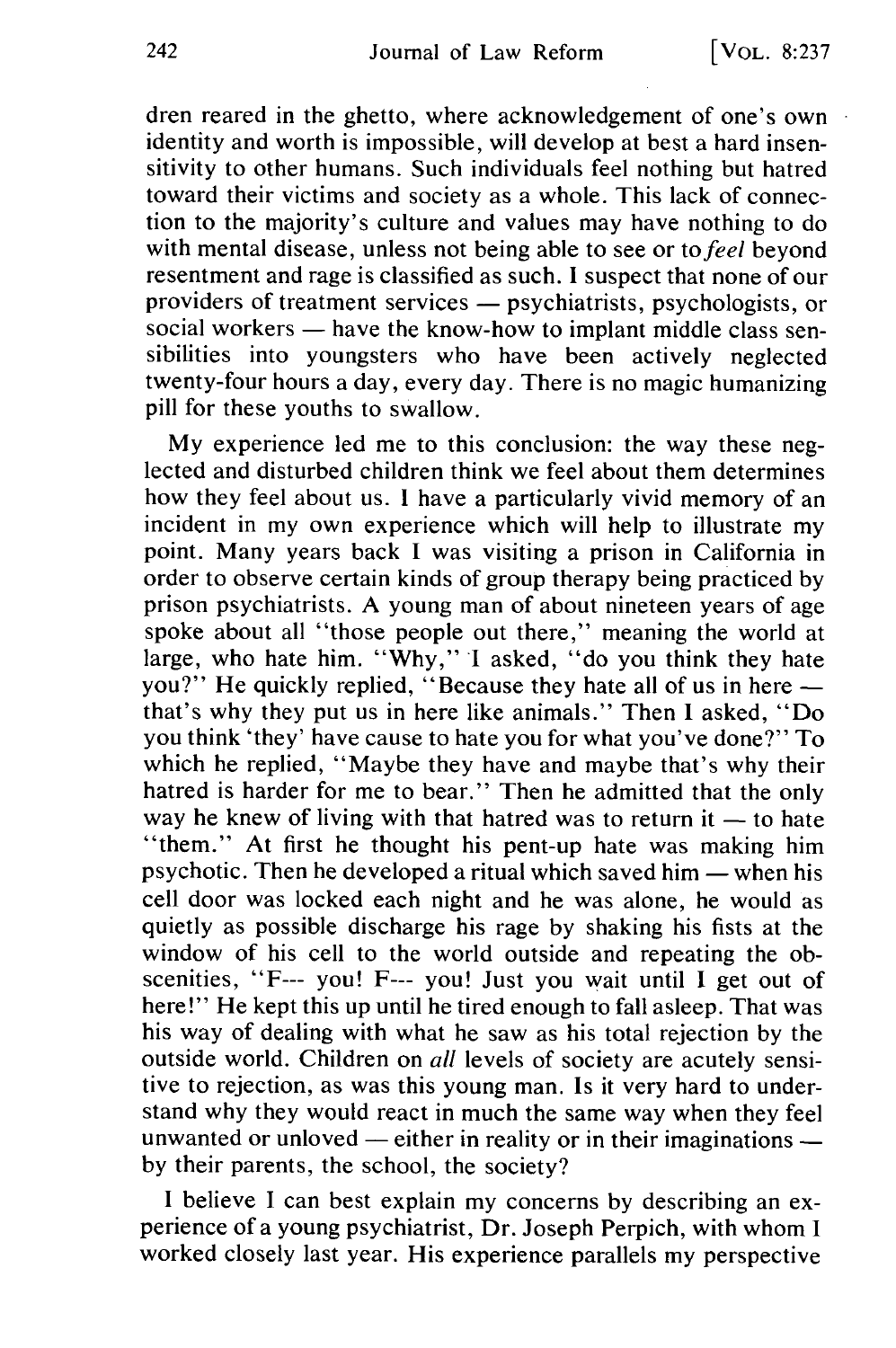as viewed from cases through the juvenile justice system. Joe worked in a community mental health center in Washington serving primarily poor, predominantly black families living in public housing projects. What touched him most deeply was the effects of poverty on the children. Joe described it to me this way: he saw the two- to four-year-old black child  $-$  remarkably beautiful, with a combination of physical and emotional vivaciousness. Eyes alert, facial expression often warm and open, they loved to be read to, to be played with, to be talked to. There was a zest and unquestionable curiosity. The potential was evident and, with love and care, would flourish.

But on entering school and with unmitigated poverty grinding relentlessly, havoc was wreaked on this child of promise. With each succeeding year the attributes of humaneness and interest slowly died and withered away. Without nurturance the dream was aborted. Joe observed the personality change from openness to distrust, from interest to apathy, from warmth to hostility. By adolescence the attendant curses of drugs, alcohol, and delinquency led down the dismal road to the door of the juvenile court or the mental institution. The "man-child in the promised land" was lost, probably forever.

I, too, have seen the battered deprived child of today become tomorrow's vengeful, brutal, and callous adult criminal. Behavioral science has made explicit what many of us "nonexperts" have known intuitively  $-$  the battered child becomes the battering parent. Spiritual and physical mutilation in childhood cannot be washed away. We cannot expect a viable adult to appear, arising like a phoenix out of the ashes of an aborted childhood. The embers of hatred and revenge glow too brightly.

What does one do in such a situation? Joe's first response was to help strengthen the home — find better living quarters, provide for comprehensive health care, and ensure that the mother was receiving the maximum amount of public assistance to which she was entitled.

He next became involved in the schools. And here he was faced with the conflict between the needs of the school  $-$  besieged with problems and overcrowding - and the needs of the children. The schools sought psychiatric evaluation and diagnosis. Children labelled "hyperkinetic" or "unsocialized aggressive reaction" obviously must be treated; according to the school authorities, treatment in a hospital would be preferable. Rather than focusing on how the school might fashion a program to meet the needs of the  $child$  — or eliminate conditions creating the child's problems — the focus invariably was on "the problem child."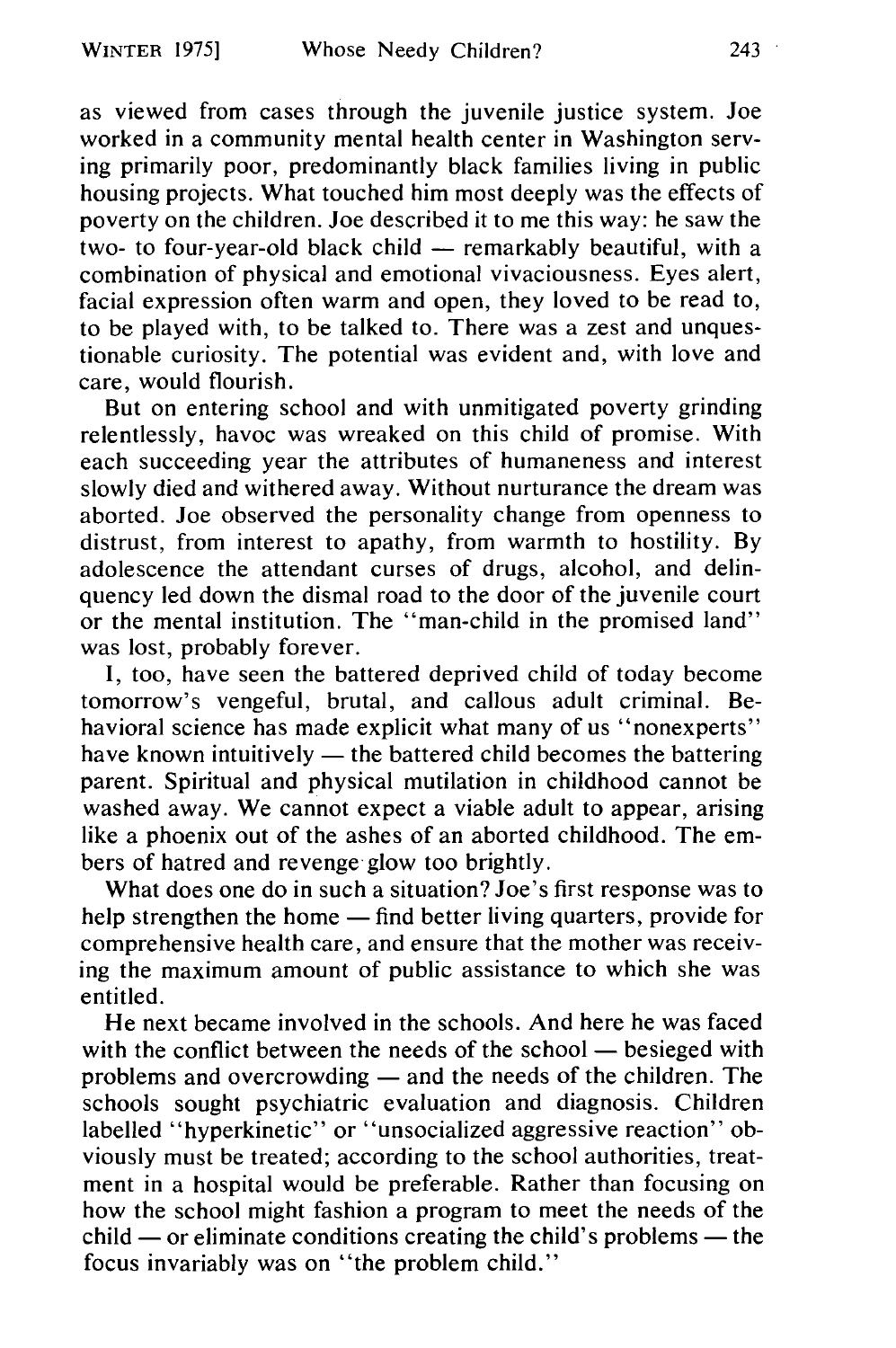If Joe refused to diagnose and label a child and prescribe medication, the schools' response was to refer the child to the juvenile court. In the juvenile court the child is shown to have a poor school record, truancy, poor grades, misbehavior with teachers and classmates. His miserable record had followed him from teacher to teacher and become its own self-fulfilling prophecy.

The juvenile court in light of the record refers the child for an evaluation to the mental health center. He is seen once again by Joe who saw him in school! Only now it is the interests of the court  $-$  not the school  $-$  which dominate.

Armed with a psychiatric evaluation and now given a legal label as well  $-$  "person in need of supervision"  $-$  the court may place the child on probation. And you can now envision the final scenario for this script. Coming full circle, the probation officer would recommend psychiatric evaluation and treatment, and the child would be sent back to Joe. This time it is the interests of the probation department that dominate.

The score on this referral game of child disposal was institutions: 3, the child: 0. We look to psychiatry to resurrect the innocence and love of the three-year-old who is run through the educational, legal, and psychiatric gauntlet and then pummeled beyond recognition. In every case, the institutions created to serve the child rejected those who could not fit in the assembly line or conveyor belt and left it to the "expert" to deal with the rejects.

So now we have come full circle: the "experts" admit that they do not know what to prescribe for the disturbed child and the institutions which could help that child struggle from under the burden of a brutalizing environment can seemingly do nothing but refer the child to court or back to the "experts." Our promise of treatment and the assumptions of the juvenile court are thus doubly unfulfilled. I am reminded of the promises made by a certain gubernatorial candidate who made plainly impossible campaign promises to enlist election workers. On winning the election his aides asked him how they should respond to demands that he fulfill his promises. The Governor's face darkened for a moment. Then he suddenly brightened and exclaimed: "I have it! Just tell them I lied!" We lie to children who have never been "habilitated," much less rehabilitated.

So where do we go from here? You must sense the depths of my doubts about a single-minded "therapeutic" approach and whether that approach can ever really deliver as much as we expect of it. We simply do not know enough about "treatment." I do not mean to turn my back on our long tradition of providing goods and ser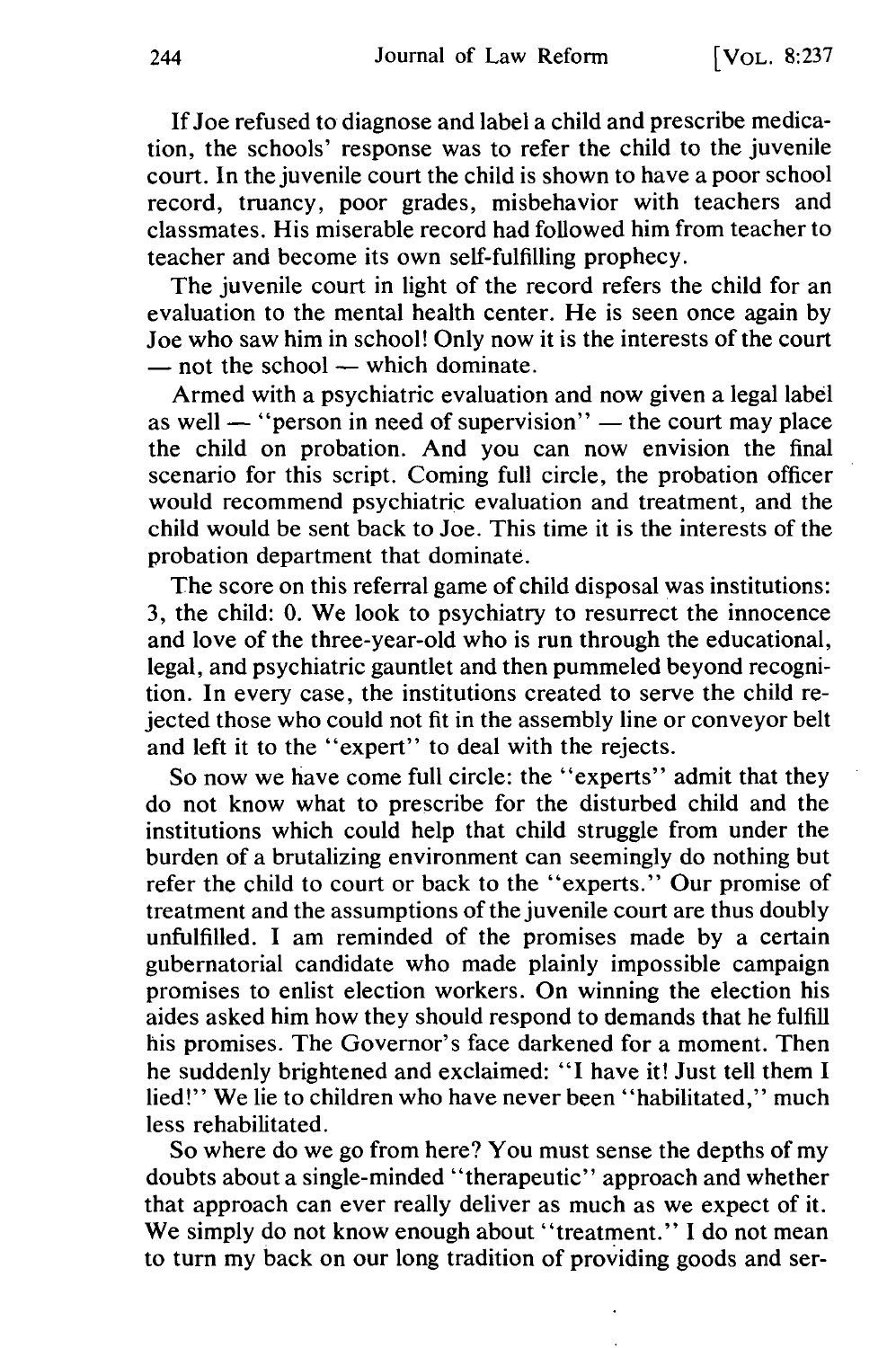vices to society's victims — the poor and the minorities — and to its rejects — the delinquents, criminals, addicts, mentally ill, and retarded. But if we want to make sure that our efforts are really constructive we must examine our expectations much more carefully. For several years now, children have been the Number One priority of the National Institute of Mental Health, not only because it seems right to help children first, but also because it's sensible to try to prevent problems before they start, or at least catch them before they become serious. But despite all the rhetoric, Community Mental Health Centers said they could not provide the specialized services children need without extra funds. So new legislation was passed (called Part F) to provide these extra funds. Centers immediately began sending in applications for money to fund children's services, especially as other service money grew scarce.

But I've talked to some very knowledgeable people, both at the National Institute of Mental Health and in the field, who tell me that the figures showing big increases in services for children are inflated to convince NIMH that children are getting priority treatment. Staff may be classified as "child psychiatrists" and "social workers specializing in children" when in actuality most of their time is spent with adults. Every time an inquiry is received from a school, it may be counted as a "patient care episode" for a child and used to swell the total figure. Every time a patient asks his therapist something about his role as a parent, it may be called a "child mental health contact."

I'm not questioning the sincerity of the commitment to provide services. What I'm questioning is whether children are actually *receiving* these services being charged to them.

No one I talk to seems to know how to get at the truth behind the statistics. The last time Ralph Nader poked his nose into the tent of the Community Mental Health Centers system, he got it bloodied. We can all hope that someone else will be courageous enough to pick up the trail. There is no assurance that those in the tent will tell us what we need to know.

But even if services were being provided, the question would remain: What do children really need? Before we scrap our helping efforts or redouble them, we must have a better understanding of this question. We must reappraise our efforts, no matter how painful that may seem. But in the end such reappraisal will be cheaper and less painful than plunging headlong down the path of "treatment." A better understanding of what children need will help us answer my final question: Where should we be spending our money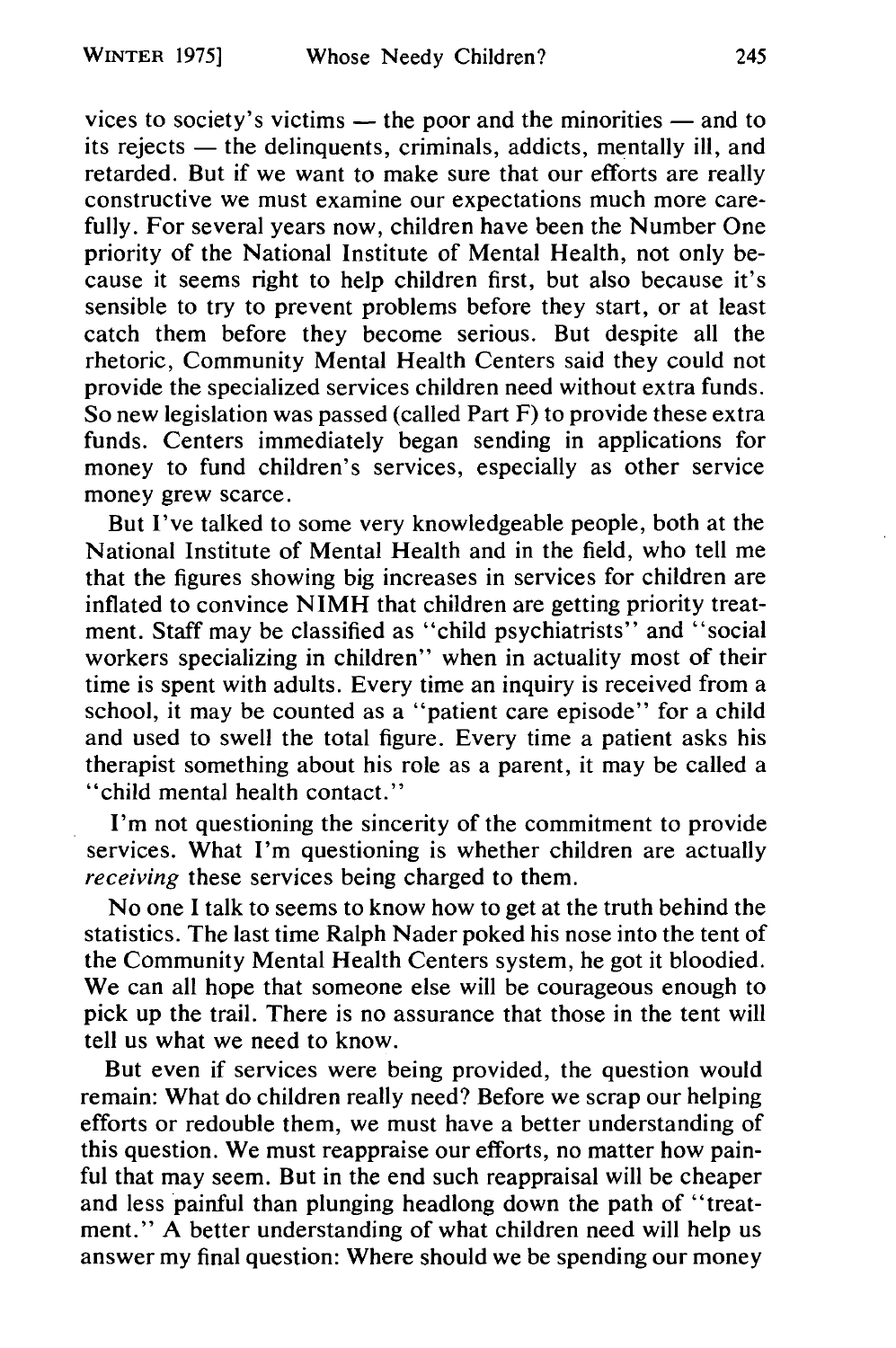and directing our energies to most effectively come to grips with the problems of children?

The only thing that my expert colleagues know for sure is that the family is the most effective child-developing agent around, when it wants to be and can be. Out of the plethora of studies of day care and early intervention, one thing stands out: a child needs most a family  $-$  it is there that he finds his roots and his education. Mothers and fathers who spend time with their child are better at it than are most organized group care arrangements. We are learning that the child-rearing practices of the poor do not differ markedly from those of the most affluent. Statistics show that with a rising income, the same mother spends more time with her child.

But the parents of children under the poverty mark have less time and energy for their families. They are easily overwhelmed simply by the struggle for survival. A frantic and harrassed mother is not a natural mother, and a father filled with failure and desperation is not a real father, and he may not even stay around long enough to try. A parent who cannot put food on the table cannot convey to his child a sense of order, purpose, or self-esteem. The poor are confronted by the same problems which confront the rich, and more of them. The difference is they simply do not have the resources or the time to cope. And when they slip, they find it all the harder to come back.

Something is just plain wrong with asking our juvenile courts or mental health care institutions to straighten out the young lives already twisted by the effects of poverty. Our first priority in distributing justice to children ought to be distributing income to their families. It is simply not right that children in this country grow up in poverty. It *is* right that families receive an income which allows them to make choices for their children. As Daniel Moynihan's recent book makes clear, there is a wide consensus on this principle, and programs implementing it have been proposed by both political parties. Commission after commission on crime, race, violence, or children has recommended some form of income redistribution as the only way to begin to solve our toughest social problems.

The advantage of distributing income directly is that government intervention in private lives should decrease. The resources and options that come with money should allow families to function without agency oversight or official intervention at every turn. An adequate income will give them the self-respect to ask for advice instead of having it gratuitously heaped on.

Of course, there are obvious limits to what an increased income